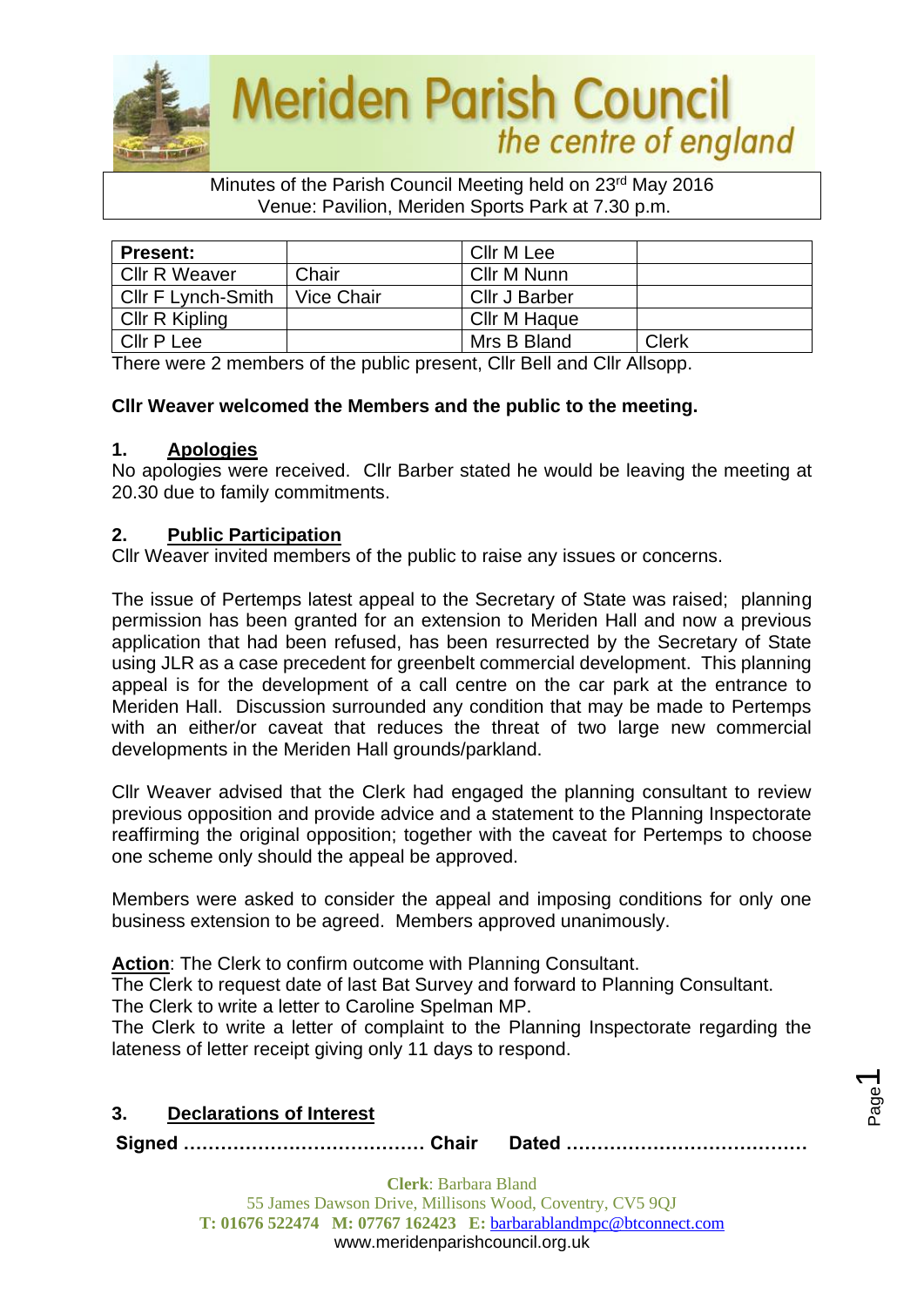

3a To declare any personal interests in items on the agenda and their nature. There was nothing to declare.

3b To declare any prejudicial interests in items on the agenda and their nature There was nothing to declare.

# **4. Minutes**

The minutes of the Parish Council meeting held on 25<sup>th</sup> April 2016, circulated prior to meeting, were considered and agreed.

**IT WAS RESOLVED** Cllr Kipling proposed acceptance of the minutes of Parish Council meeting held on 25<sup>th</sup> April 2016, seconded by Cllr P Lee.

# **5. Finance**

5.1 Approve May Payments

The clerk circulated May payments for consideration and approval.

**IT WAS RESOLVED** Cllr P Lee proposed approval of May payments of £4,647.63 for Parish Council and £7,566.14 for Sports Park, seconded by Cllr M Haque.

# 5.2 Year End 2015-2016

The clerk advised that year end is currently with internal auditor.

**Action**: The clerk will meet with auditor and conclude year end prior Member approval of Annual Return and external audit submission.

### 5.3 Annual Return, Internal & External Audit 2015-2016 & EGM

The clerk advised the internal audit could not be completed for this evening's meeting; therefore consideration to be given to (i) calling an EGM for the purpose of Annual Return sign off and end of year approval, or (ii) delegated powers given to finance committee to approve year end and make recommendation to full council via resolution at June's meeting. Grant Thornton deadline is 24<sup>th</sup> June 2016; next full council meeting 20<sup>th</sup> June. Members agreed to receive finance committee recommendation on 20<sup>th</sup> June for the clerk to meet external audit deadline.

**IT WAS RESOLVED** Members approved delegated powers to finance committee to receive year end and internal auditor report with a view to the Annual Return and associated documents being ratified at June's full council meeting.

5.4 New Financial Regulations/Audit/Transparency/Policies

The clerk reported that this is with finance committee and remains a work in progress with review of risk register for internal audit procedures.

Action: Finance committee to undertake review of all finance policies and regulations in accordance with WALC recommendations for Audit/Transparency policy.

5.5 St Laurence PCC Request for Graveyard Maintenance

|--|--|

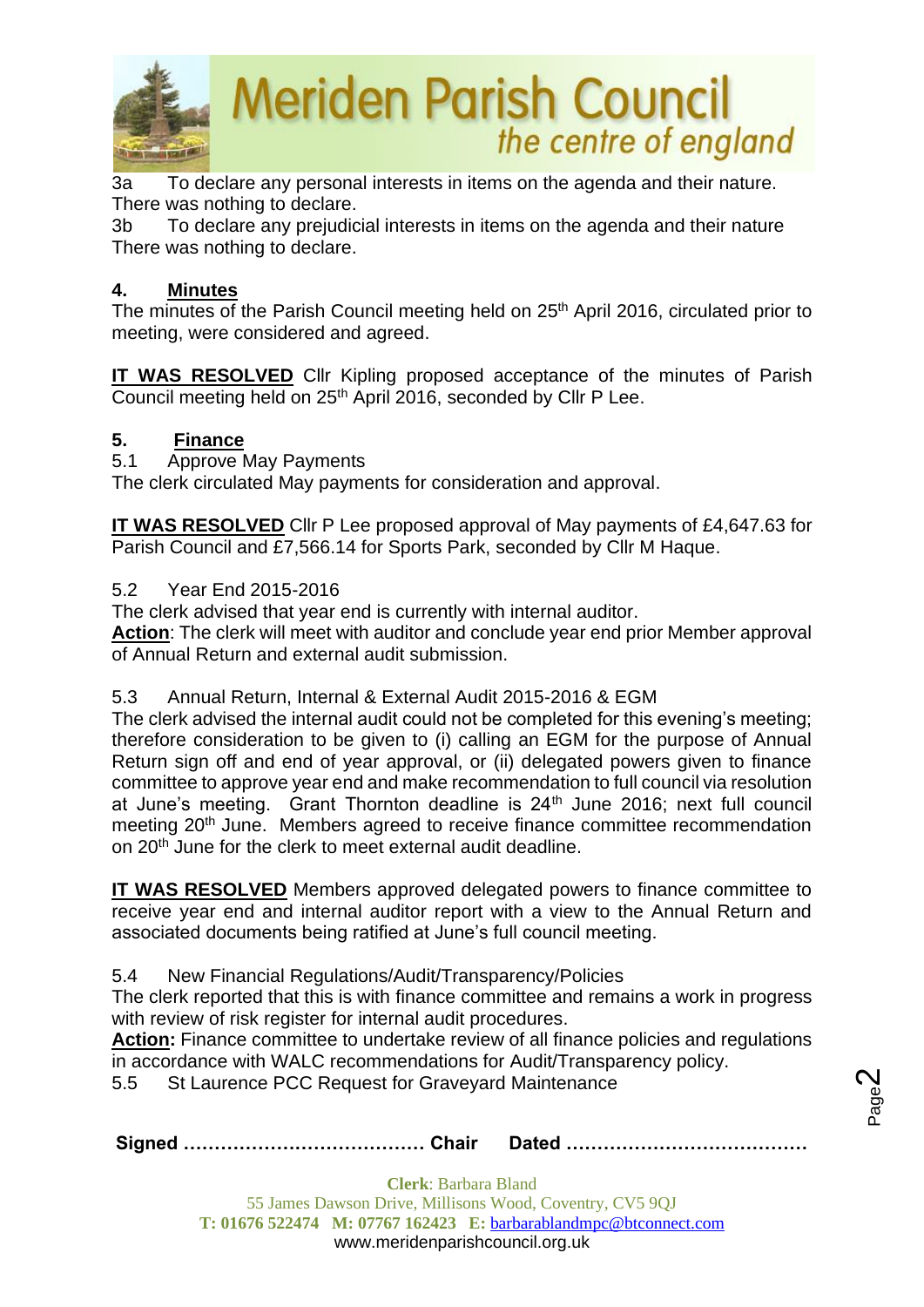

A request had been received from St Laurence PCC regarding a contribution towards graveyard maintenance. Members considered the requested and agreed to award a £1,000 donation for this purpose.

**IT WAS RESOLVED** Members approved the award to St Laurence PCC of £1,000 towards graveyard maintenance costs; proposed Cllr P Lee and seconded Cllr M Lee. **Action:** The clerk will email the PCC (i) advising of award; (ii) requesting a formal letter and (iii) requesting a financial statement for 2015-2016 breaking down last year's award v. graveyard maintenance costs.

# 5.6 British Heart Foundation Defibrilator and Training

Chair advised the following request has been received from a Heart Failure Nurse Specialist at George Eliot Hospital and a local resident of Meriden who is the Beaver Scout Leader for 1<sup>st</sup> Meriden Scouts.

"I work very closely with the British Heart Foundation and they have given me the opportunity to apply for a Community Defibrillator for Meriden which will be rewarded on a first come first serve basis for rural areas. There has been a huge push to have public defibrillators in rural communities for many years which has made a massive difference in helping people survive from a Cardiac Arrest. I am very keen to have a public defibrillator that will serve the community and will be available for the sports field and Meriden School. I have spoken with Meriden school and they are very keen to have one available. I am more than happy to provide basic life support sessions to the community to help raise the awareness.

Please see below a link for you to have a look at what the BHF are offering and I would like to work with you or someone more appropriate to get the bid in as soon as possible as we only have a limited time. The BHF will fund the defibrillator with a £400 contribution from us which can be easily fundraised."

Members considered this request and discussed the benefits of this initiative to the local community. Two sites were identified being The Green and Millisons Wood, with potential siting in disused telephone boxes. Members agreed financial support and the Chair and Clerk will follow up.

**IT WAS RESOLVED** The clerk will arrange a meeting with the neighbourhood team and Mrs West-Eggar; Members approved a £400 contribution. Chair will speak to Lloyds and the Practice Manager at GP surgery. Chair will speak to Sports Park Directors for funding of second unit at June's meeting.

# **6. Progress Reports**

6.1 Village Hall Management Committee

Cllr Lynch-Smith reported bookings are going well with last film sold out. The next film show will be  $18<sup>th</sup>$  June entitled "Before I go to Sleep".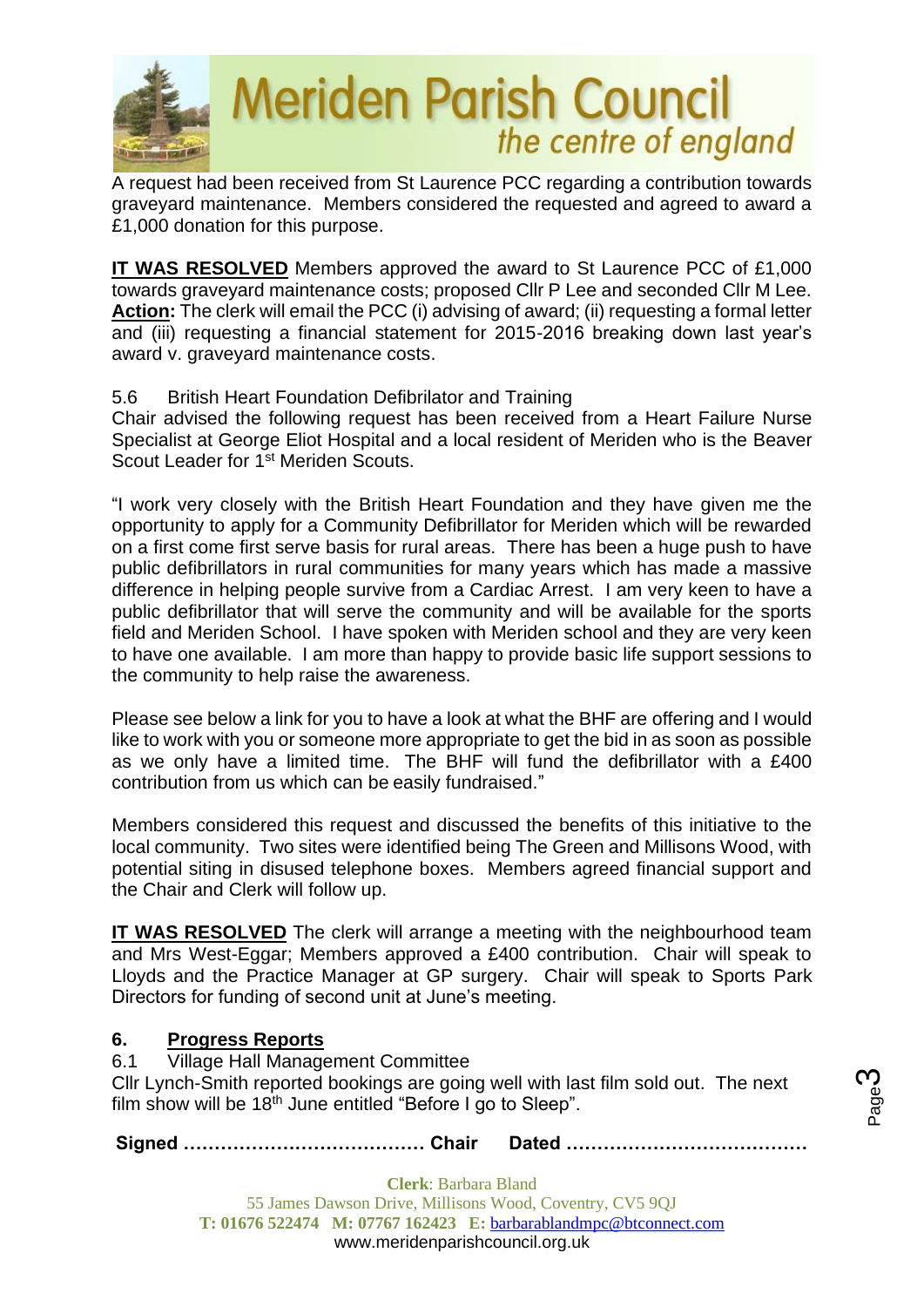

6.2 War Memorials Nothing to report.

# 6.3 Meriden Pool

The Clerk advised of an excellent meeting with SMBC ecologist regarding pool improvements including interpretation boards; reducing/eliminating the use of bread as a source of food due to rate infestation and health of wildfowl; dropping levels due to culvert plate being removed; SMBC maintenance programme; removal of dead tree branches; reinstating hedgerow; installation of feeding platform, fully accessible pathway and bridge connecting footpath towards Berkswell.

**Action**: The clerk to continue liaising with SMBC officers and community engagement officer for volunteer clean up. Funding to be explored via Tarmac and SITA Environmental Trusts.

6.4 Allotments Nothing to report.

6.5 Footpaths/Forum Nothing to report.

6.6 Quarries Liaison Group

The next quarterly meeting will be held on 6<sup>th</sup> June.

6.7 Solihull Area Committee

The next quarterly meeting will be held in July.

### 6.8 Tree Wardens & TPO List

The recent application for the felling of two Oak trees will have a condition to replace in the woodland adjoining the affected property.

### 6.9 Community Surgeries

The clerk advised that she, neighbourhood co-ordinator and PCs Andy Timmins and Simon Harrison, hosted a joint community and beat surgery without any resident attendance. The next joint surgery is planned for August.

6.10 Community Speed Watch

Chair advised that the Parish Council is waiting for the police to give dates.

6.11 Meriden Sports Park (quarterly summary only)

Chair reported next Directors meeting is scheduled for June.

Cllr Kipling requested a copy of accounts since its formation; in particular the interest received on the CCLA investment portfolio prior to its transfer to Meriden Sports & Recreational Trust.

**Action**: The clerk will provide the information to Council.

**Signed ………………………………… Chair Dated …………………………………**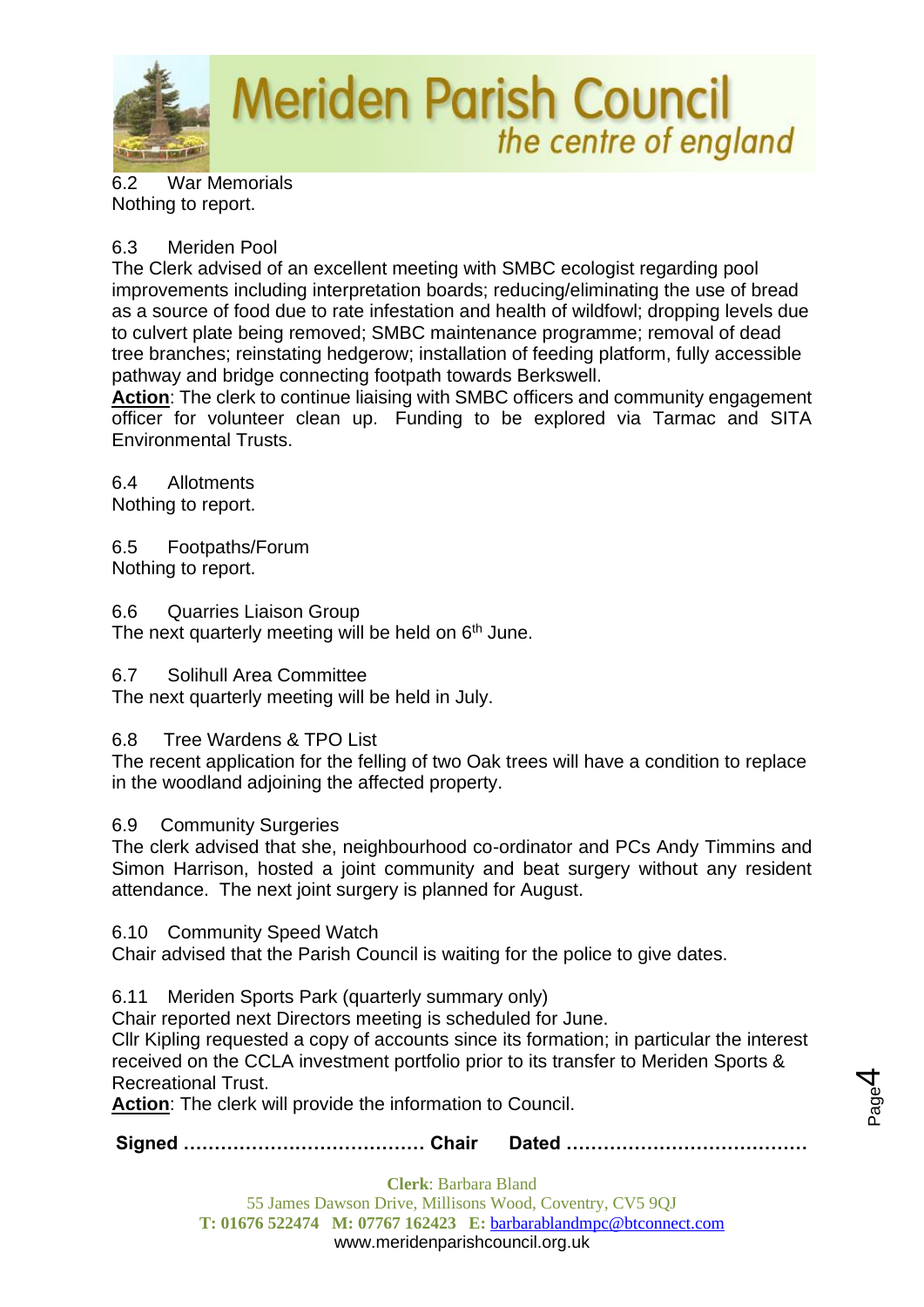

# **7. Clerk's Report**

The clerk advised all actions for May are reflected in content of agenda items.

# **8. District and Ward Councillor Reports**

Nothing to report. On behalf of the Parish Council, Chair formally record congratulations to Cllr Tony Dicicco as elected Councillor for Meriden Ward.

# **9. Correspondence & Communication**

- Letter from Rotary Club regarding Chair becoming an Honorary Member in appreciation and acknowledgement of partnership working and links. **Action**: The clerk to write and confirm Cllr Weavers acceptance of Honorary Membership.
- Invitation to Mayor's Civic Service and Reception on  $12<sup>th</sup>$  June in honour of Queen's 90<sup>th</sup> Birthday.

**Action**: The clerk to rsvp on behalf of Cllr Lynch-Smith.

• Letter from Field's in Trust regarding nominations for open space to be placed in trust.

**Action**: Chair and Clerk to consider.

# **10. Meriden Village Matters**

### 10.1 Library Update

Chair asked what was happening with taking forward any further refurbishment of Library to include first floor strengthening works and expanding frontage. Cllr Bell advised he would take this up with Head of Libraries and report back. **Action**: Cllr Bell to follow up with Library Services.

10.2 Village Commemoration WW1

Cllr M Lee advised there were no more planned events. The group was concentrating on finishing the booklet. The Royal Corps of Signals will be returning for the annual cricket match in August; there are three vigils commemorating Meriden's fallen between now and end of year; the Cyclists Memorial Centenary is 2021.

10.3 Meriden Gate (transfer of freehold of land known as Meriden Sports Park) Chair advised that on the issue of VAT a request has been made to SMBC solicitor for statement of account tracking VAT expenditure liability under Freedom of Information.

10.4 Taylor Wimpey (Transfer of Allotments/freehold land)

Nothing to report.

**Action**: The clerk will chase up Taylor for update on outstanding issues.

10.5 Highways

Cllr M Lee advised a meeting with SMBC Flood Risk team was positive. Mr Bradford is to liaise with CWS (Coventry, Warwickshire & Solihull) Flood Planning team to work with the Parish Council in putting together an operational Flood Plan. NRS Wastecare Limited will be providing sand and sand bags to the local community.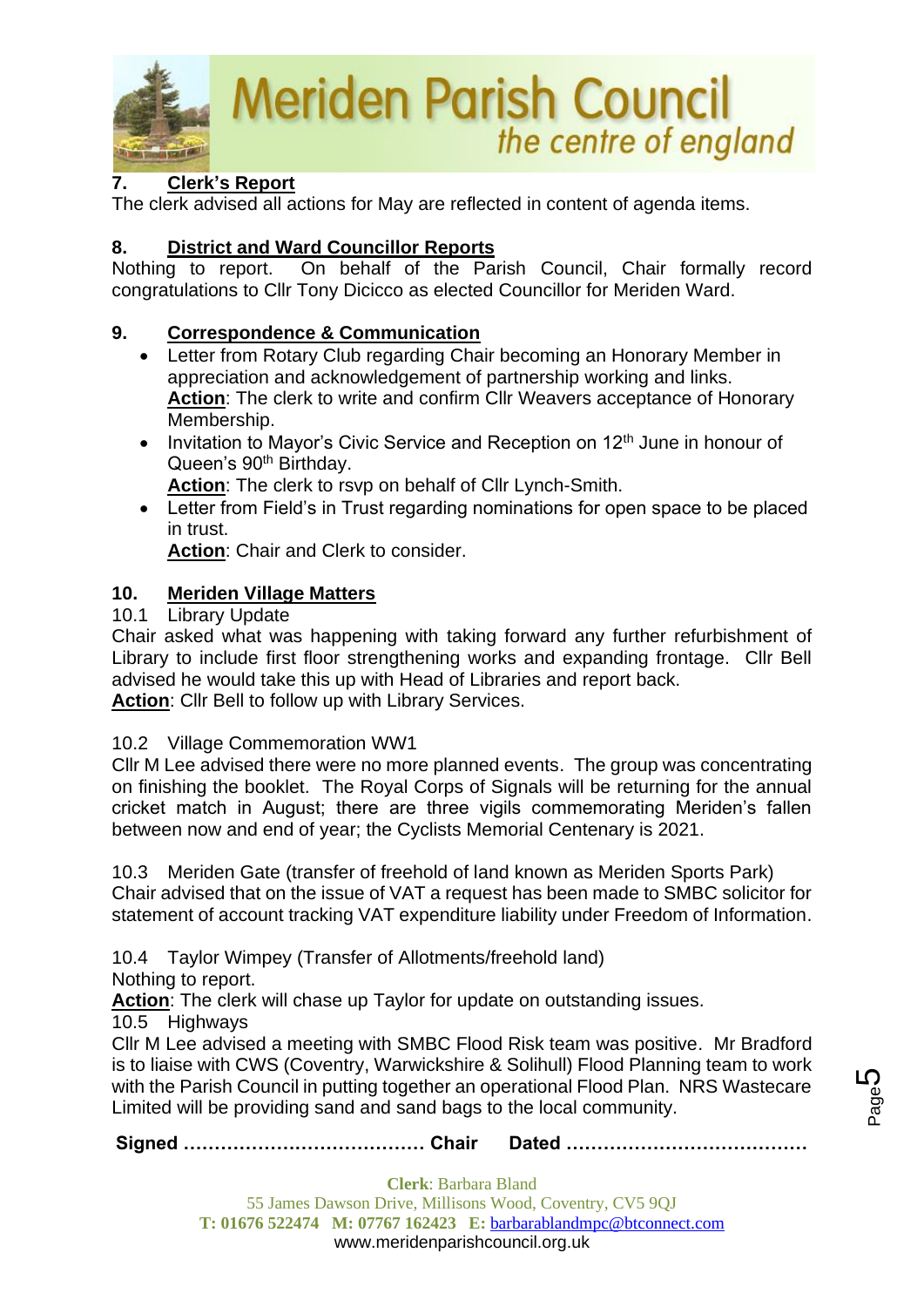

Suggested hot spot sites for storage are the GP Surgery, Bull's Head and Sports Park. Cllr P Lee will investigate willingness of sites to have a grit box (housing sand and bags) stored on these sites.

**Action**: Cllr P Lee to liaise with identified sites; Mr Bradford to refer to CWS; a meeting to be arranged with CWS.

Chair reported that the resurfacing works to Birmingham Road has now been completed. Thanks recorded for the speediness of action from SMBC officers.

10.6 Land Registry & Ownership Nothing to report.

10.7 Solihull Neighbourhoods in Bloom & Heart of England in Bloom 2016 The clerk advised of the disappointment in volunteer numbers and due to capacity Meriden will not be entering RHS Heart of England in Bloom this year. Concerted efforts will focus on the village. A good relationship is developing between Bloomers and Wyevale who will be undertaking the planting of the Poppy site.

**Action**: The Clerk to continue planning with Bloomers Group for 2016.

### 10.8 Litter

Cllr P Lee advised his frustration with having to litter pick the Green and clear away dog fouling prior to Cyclist's Memorial Service. Also the bins were full of rubbish with litter being blown from the tops.

**Action**: The clerk to liaise with Neighbourhood Team and Contractor; a schedule of bin emptying to be obtained from SMBC. No Dog Fouling signs to be sourced and displayed.

10.9 Mobile Mast Update Nothing to report.

10.10 Local Council Award Scheme

Chair advised this remains a work in progress with all Members. The Council Development Day was useful in identifying training needs. A copy of WALC guidance to be circulated to Members by Chair.

**Action:** All Members.

10.11 82 Bus Route & Failure of Service

Cllr Nunn reported he has commenced engaging with Millisons Wood users including Meriden Business Park employees. This continues as a work in progress. **Action**: Cllr Nunn to continue piloting questionnaires and engaging with users.

10.12 Street Association Project

The clerk reported feedback to date was excellent; the next meeting is to be held at the Pavilion on 26<sup>th</sup> May.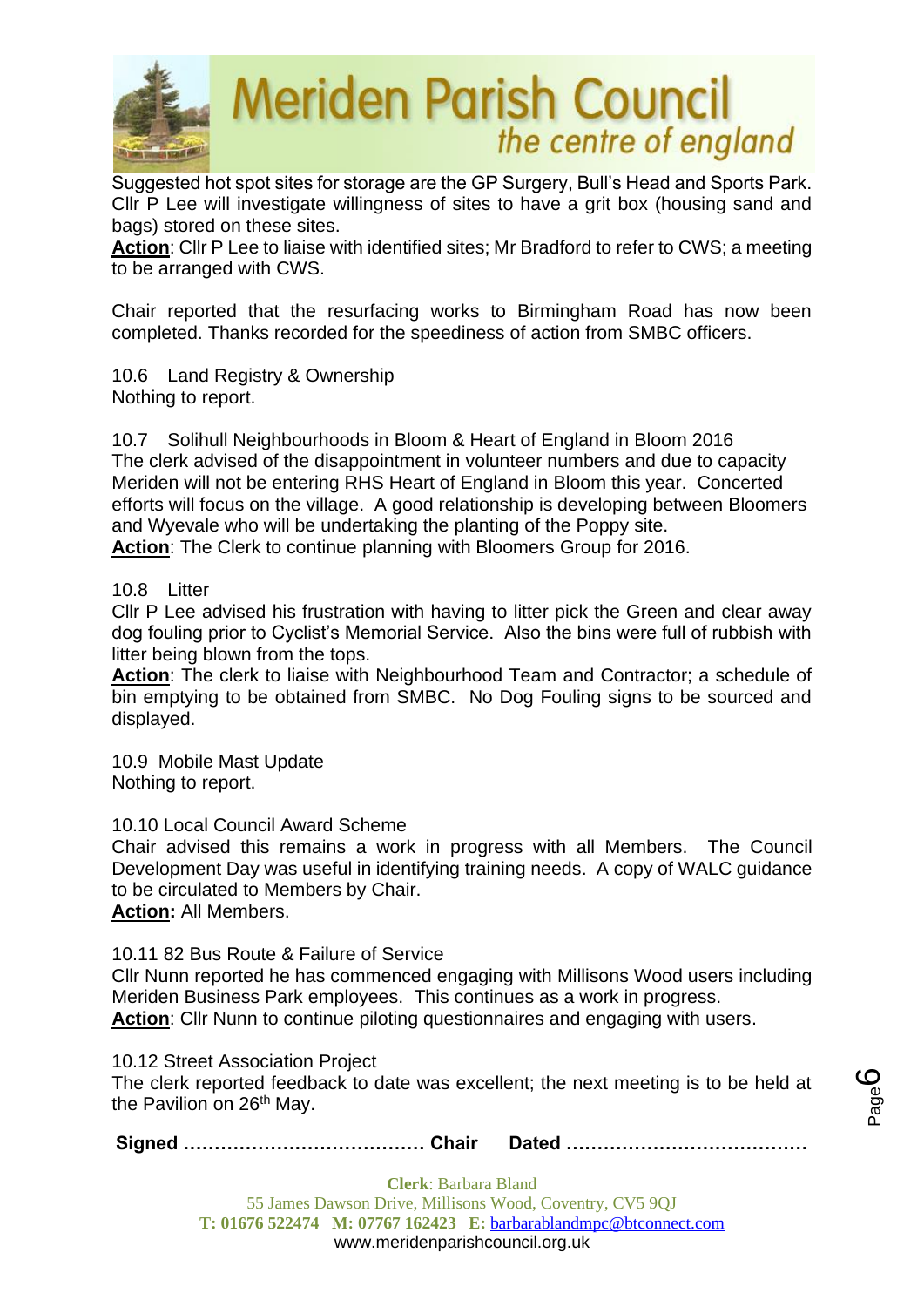

# **11. Solihull Partnership Forum**

Nothing to report and representation at future meetings on a volunteer basis as to who is available to attend.

# **12. Planning Matters**

12.1 High Speed Rail Bill Petition in the House of Lords

Cllr Weaver outlined actions to date regarding the HS2 Bill Petition, namely publicly advertising in local press, Solihull Observer. To formally record the process Members are required to record a unanimous vote of opposition. Cllr Kipling proposed approval and this was seconded by Cllr P Lee. Therefore Chair asked for a show of hands for and against.

**IT WAS RESOLVED** Members voted unanimously to oppose HS2 and fully support the High Speed Rail Bill Petition in the House of Lords for mitigation for noise, traffic, accessibility and associated building.

**Action**: Cllr Weaver to oversee conclusion of HS2 petitioning process.

Chair further advised the appointment of Cllr Richard Lloyd to act as Meriden Parish Council's Agent; Cllr Lloyd fully understands the issues impacting on Meriden and is already registered as an Agent to address the House of Lords. Chair asked for Member approval for Cllr Lloyd to represent Meriden Parish Council as their Agent. Cllr Kipling proposed approval and this was seconded by Cllr P Lee. Therefore Chair asked for a show of hands for and against.

**IT WAS RESOLVED** Members voted unanimously to appoint Cllr Richard Lloyd of Berkswell Parish Councl to act as the Agent for Meriden Parish Council in all areas of the HS2 Bill Petitioning.

12.2(i)Neighbourhood Planning Update

Chair welcomed the new Chair of the steering group Cllr M Lee.

Cllr Lee advised that the on line questionnaire is now live. The paper copies are being printer and will be delivered by the end of the week. Assistance is required to put into envelopes and also volunteers to be available to assist residents with the questionnaire completion in the Library and distribution.

The next meeting is arranged for Wednesday 25<sup>th</sup> May with printed copies delivered 26<sup>th</sup> May.

**Action**: Cllr Lee will co-ordinate and steer the group to meet end May/early June circulation deadline for public consultation.

12.2(ii) Community Right to Bid & Asset Register Nothing to report. Cllr P Lee assisted with some land identification. The clerk will contact Avon Planning for update. **Action**: Clerk to liaise with Avon Planning.

Page  $\blacktriangleright$ 

**Signed ………………………………… Chair Dated …………………………………**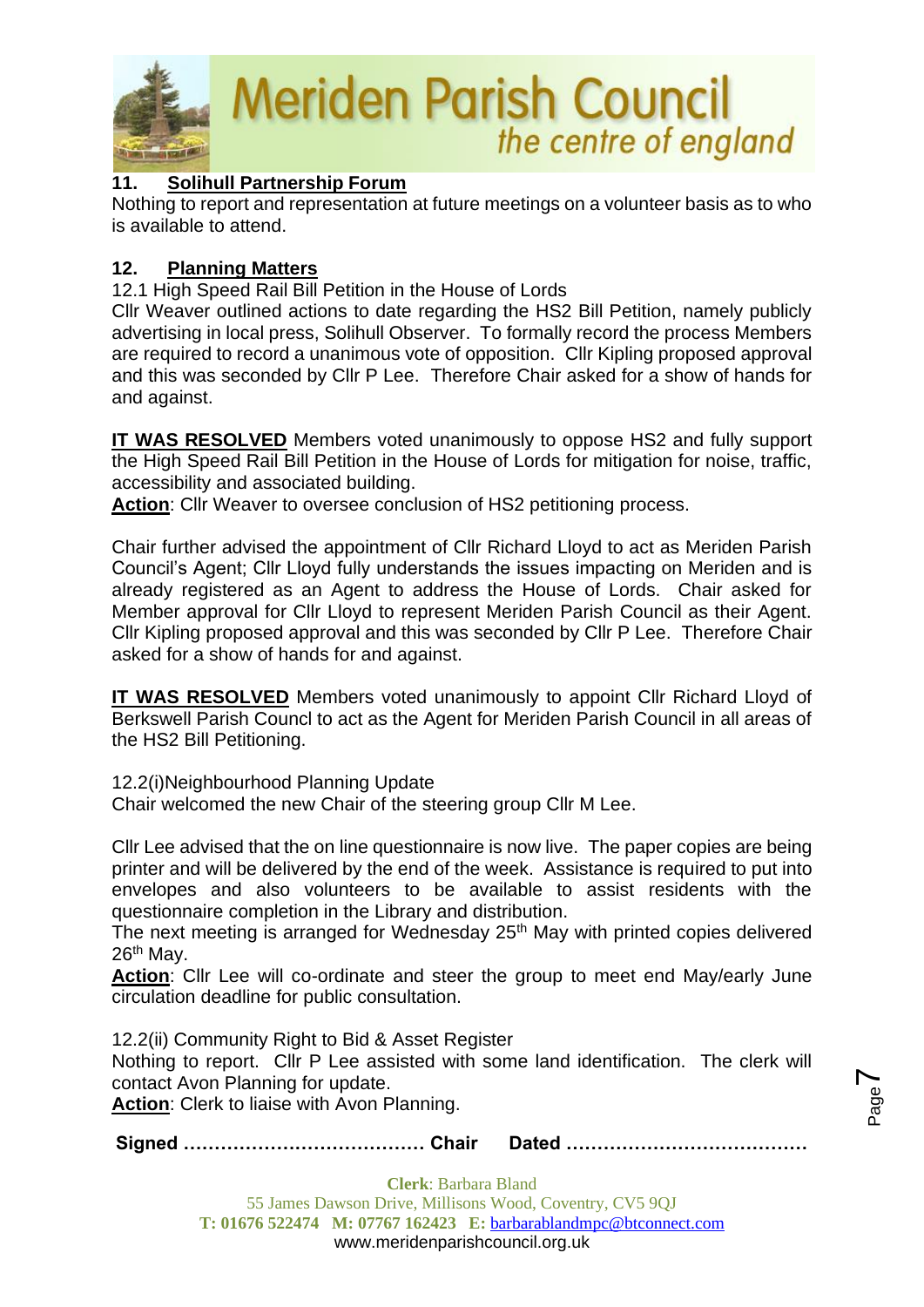

12.3(i) To receive update and status on Planning Applications

Cllr Kipling provided update of planning committee meeting regarding latest applications. The planning committee had met prior to council meeting to go through individual planning applications. It was agreed that he would be placing comments on the planning portal and maintaining the status of each application.

**Action**: Cllr Kipling to (i) formally respond to all new planning applications; (ii) set up monthly committee meetings (iii) adopt terms of reference.

### 12.3(ii) Pertemps Appeal

This item is covered under agenda item 2 Public Participation.

12.4 Update of Old Garage & Caravan Storage Site, Birmingham Road Nothing to report.

12.5 Unlawful Caravan Storage Site Nothing to report.

12.6 Land for Burial – Cllr Lynch-Smith Nothing to report.

#### 12.7 Community Infrastructure Levy (CIL)

Chair raised the implementation of the CIL. Cllr Bell stated that Parish and Town Councils will receive 25% based on new property development from July if development sites are within their Ward boundaries.

### 12.8 Copse & Bridleway

The following report is received from SMBC Ecologist as follows:-

- *"I suggest that we thin some of the holly in the greenway to allow more light to penetrate to the woodland floor. This will encourage an increase in woodland flora.*
- *Remove the invasive Spanish bluebells. These need to be dug out or sprayed.*
- *Reduce ivy from woodland floor*
- *Monitor woodland flora and possibly plant up with native flora if required.*
- *I am happy to bring the midweek volunteers along after bird nesting season (October) to carry out the holly thinning."*

**Action**: The clerk will continue working with Ecologists/Rangers to improve this area.

### 12.9 Enforcement Notice Register

Cllr Lynch-Smith advised that she had gone through enforcement notice register dating back to 1982. The list has been highlighted to follow up enforcement actions. She is keen to continue with the work and will be picking it up again during half term week.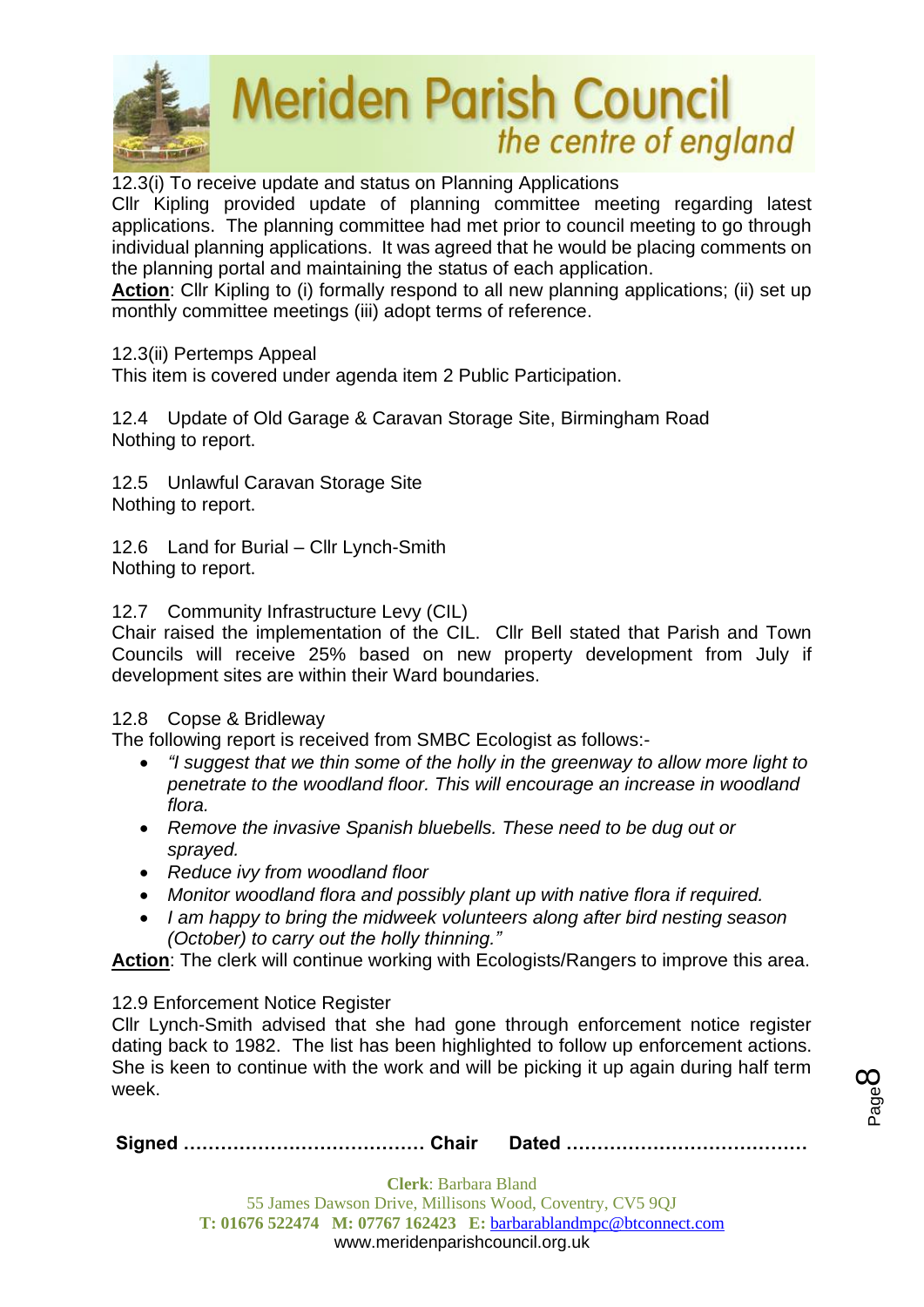

**Action**: Cllr Bell will liaise with enforcement officers to determine enforcement time frame and update next meeting (outstanding action).

Cllr Lynch-Smith will continue highlighting Meriden's enforcement notices.

# **13. Parish Council Development Day**

Chair advised the next Development Day is scheduled for July and due to summer holidays etc. is it prudent to defer until September? Members agreed that this was probably wise due to holiday period and to maximise attendance. Chair suggested meeting on a 1:1 basis with Members for the purpose of a skills audit and future training needs.

**Action**: Date of next quarterly Council Development Day agreed to be deferred until September. Meanwhile Chair will meet with individuals for the purpose of a skills audit.

# **14. New Website**

Cllr M Lee advised she and the clerk attended a meeting with Hampton and Castle Bromwich PCs to move forward the new template and commence the process of personalisation and re-branding. Discussion surrounded a hot topic site; pen portraits, images to be used as new banners; archiving; populating new and current. The new website design is well underway; new hosting addresses applied and email accounts set up but there is a training need for Members.

**Action**: (i) Clerk to liaise with Real Point; (ii) Meeting arrangement for Chair, Cllr M Lee and clerk to focus on content and rebranding; (iii) Cllr Barber to look at rebranding using existing logo but modernising.

# **15. NALC Parishes 2025 Survey**

Chair advised this is a SWOT analysis of Parish and Town Councils; good practice is for the 10 questions to be answered individually and then she will put together Meriden's response to the questions including all Member views.

**Action**: Members to forward Chair their responses by close of business tomorrow to meet the submission deadline of Wednesday 25<sup>th</sup> May.

# **16. Councillor's reports and items for future agenda**

Any items to be forwarded to the clerk for agenda inclusion.

### **17. Date of Next Meeting**

The next Meeting is the Annual Meeting of Meriden Parish Council to be held on Monday 20<sup>th</sup> June 2016.

The Chair closed the meeting at 21.23.

Page ග

**Signed ………………………………… Chair Dated …………………………………**